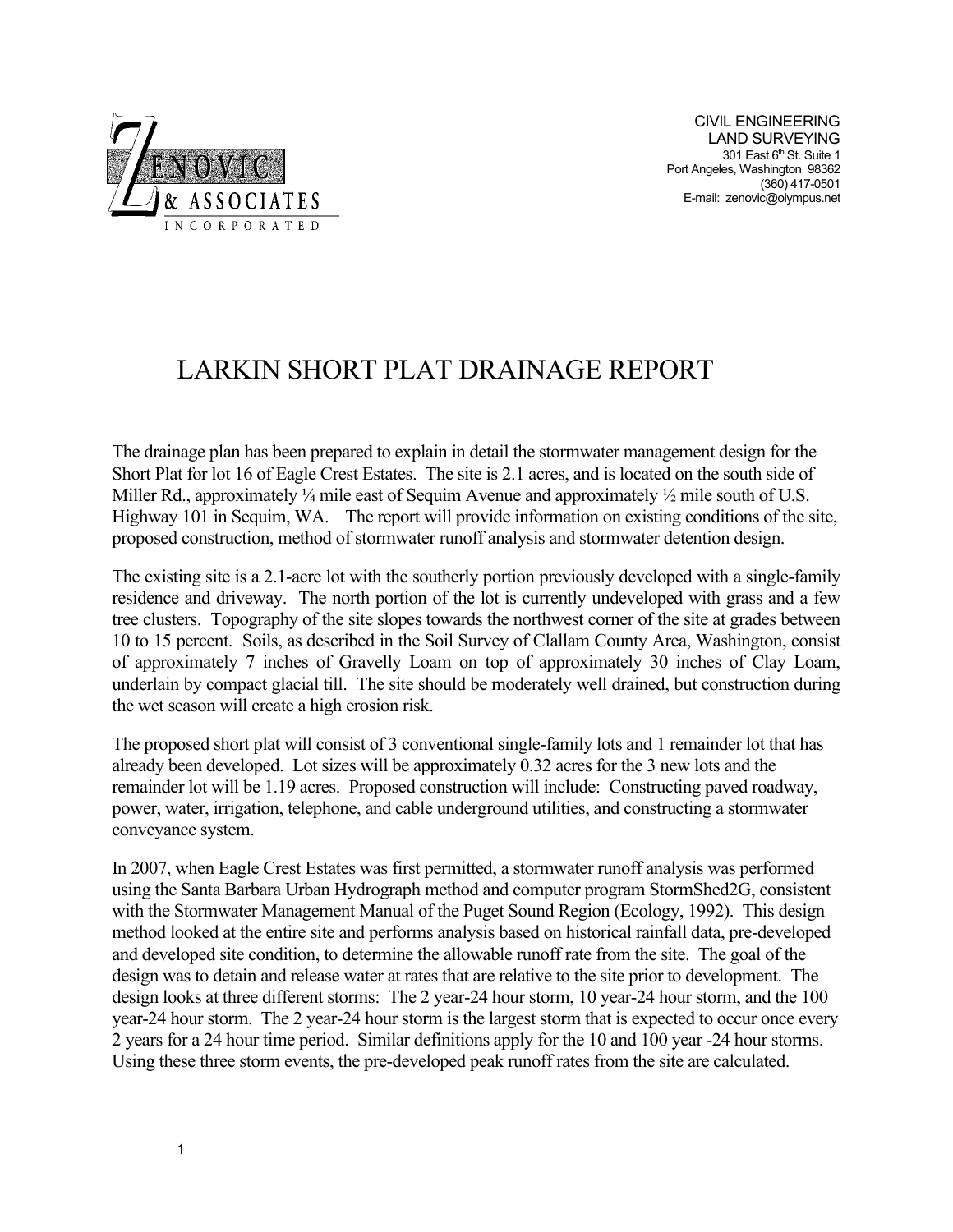The amount of impervious area was calculated by determining the square footage of asphalt road and concrete sidewalk and a maximum impervious surface of 5,000 sf for Lot 1 and a maximum of 4,696 sf for the remaining 22 lots. The initial development was to be in 2 Phases. Phase A, which was completed, created 15 single-family lots and (1) remainder lot (Lot 16). Lot 16 was to become Phase B, with the proposed creation of 8 total lots (37,567 sf of impervious surface). The revised Drainage Report for Eagle Crest Subdivision is included as Appendix A.

Lot 16 (Proposed Lot A) currently has been developed with approximately 14,261 sq. ft. of impervious surface. Based on the previous design a maximum of 7,769 s.f. of impervious surface would be allowed for proposed lots B, C and D. Shown on Sheet C2 is a schematic of a typical developed lot having 3,000 sq. ft. roof area, 780 sq. ft. concrete apron and 1,545 sq. ft. private driveway for a total of 5,325 sq. ft. per lot. This leaves a balance of 7,332 sq. ft. impervious surface based on original stormwater design for the existing pond.

Based on this review of the original design the existing lot and proposed 3 lots will not exceed the capacity of the existing stormwater pond. The runoff from the proposed 3 lots will be collected by roof gutters and a downspout tightline connected to the storm main in Miller Road. Surface water runoff for the private driveways will be collected in catch basins and connected to the downspout tightline. Road surface water in Miller Rd will be conveyed to through a roadside ditch to an existing catch basin connected to the stormwater pond.

Before any collected water is allowed to leave the site it must be treated to remove pollutants, such as sediment, debris, and oil. Any water collected from an asphalt roadway runs the risk of carrying oil from vehicle spills and leaks. To prevent the oil from be carried in the stormwater and deposited into fish bearing streams, catch basin inserts and oil control tee's shall be installed on all curb side catch basins. The water will then be piped to the detention pond where it will be detained to allow sediment and debris to settle out. When the water is discharged from the pond it will travel through approximately 1 mile of vegetated swales and roadside ditches to further filter the water and ensure that it will not detrimentally affect water quality or quantity in the downstream water bodies. (Bell Creek and the Strait of Juan de Fuca)



APPENDIX – A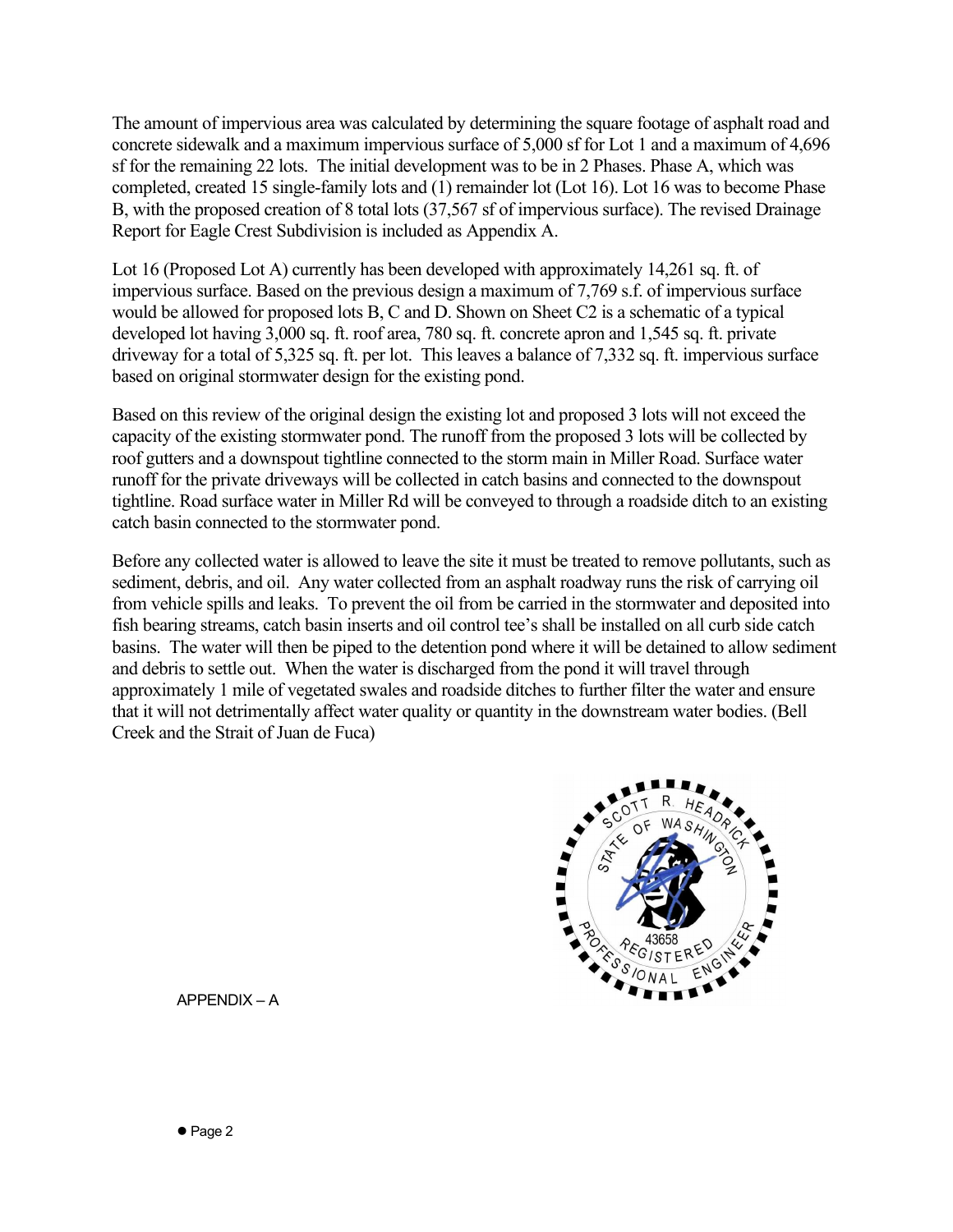## APPENDIX A

EAGLE CREST SUBDIVISION STORMWATER CALCULATIONS – FEBRUARY 2008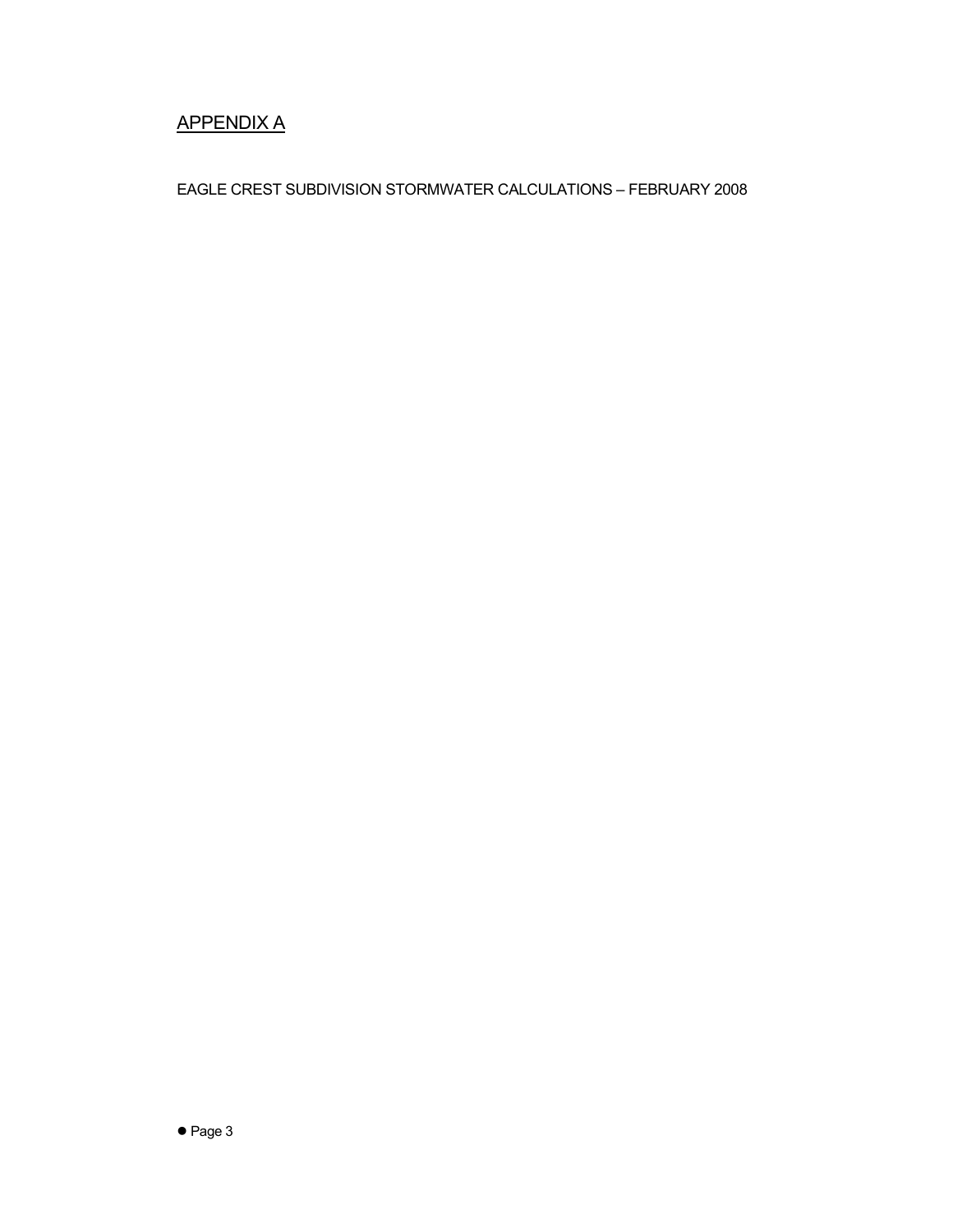## **DRAINAGE CALCULATIONS AND DESIGN EAGLE CREST SUBDIVISION**

**DRAINAGE SUMMARY:** These drainage calculations assume 23 lots with 4,696 s.f. of impervious area per lot (with the exception of one lot, which will have 5,000 s.f. of impervious area), in addition to the impervious area for the required roadways and sidewalks. The required pond must provide a minimum of 27,150 c.f. of storage volume and 4'-10½" of storage depth. The outlet structure will consist of one orifice and one weir. The orifice is to be 4" to 6" from the pond bottom and 1.31" in diameter. The weir is to be 8" tall and 1'-6" long, at 4'-4" from the pond bottom.

| <b>Event</b> |        |        |                          |                       | Match Q (cfs)  Peak Q (cfs)  Peak Stg (ft)   Vol (cf)   Vol (acft)  Time to Empty |
|--------------|--------|--------|--------------------------|-----------------------|-----------------------------------------------------------------------------------|
| 2 year       | 0.0961 | 0.0958 | 104.2288 22211.10 0.5099 |                       | 158.00                                                                            |
| 10 year      | 0.7251 | 0.5624 | 104.5409                 | 24650.10  0.5659      | 161.67                                                                            |
| 100 year     | 1.8934 | 1.8806 | 104.8606                 | $\ 27149.14\ $ 0.6233 | 162.00                                                                            |



Drainage Calcs and Design, Eagle Crest S.D. - Page 1 of 4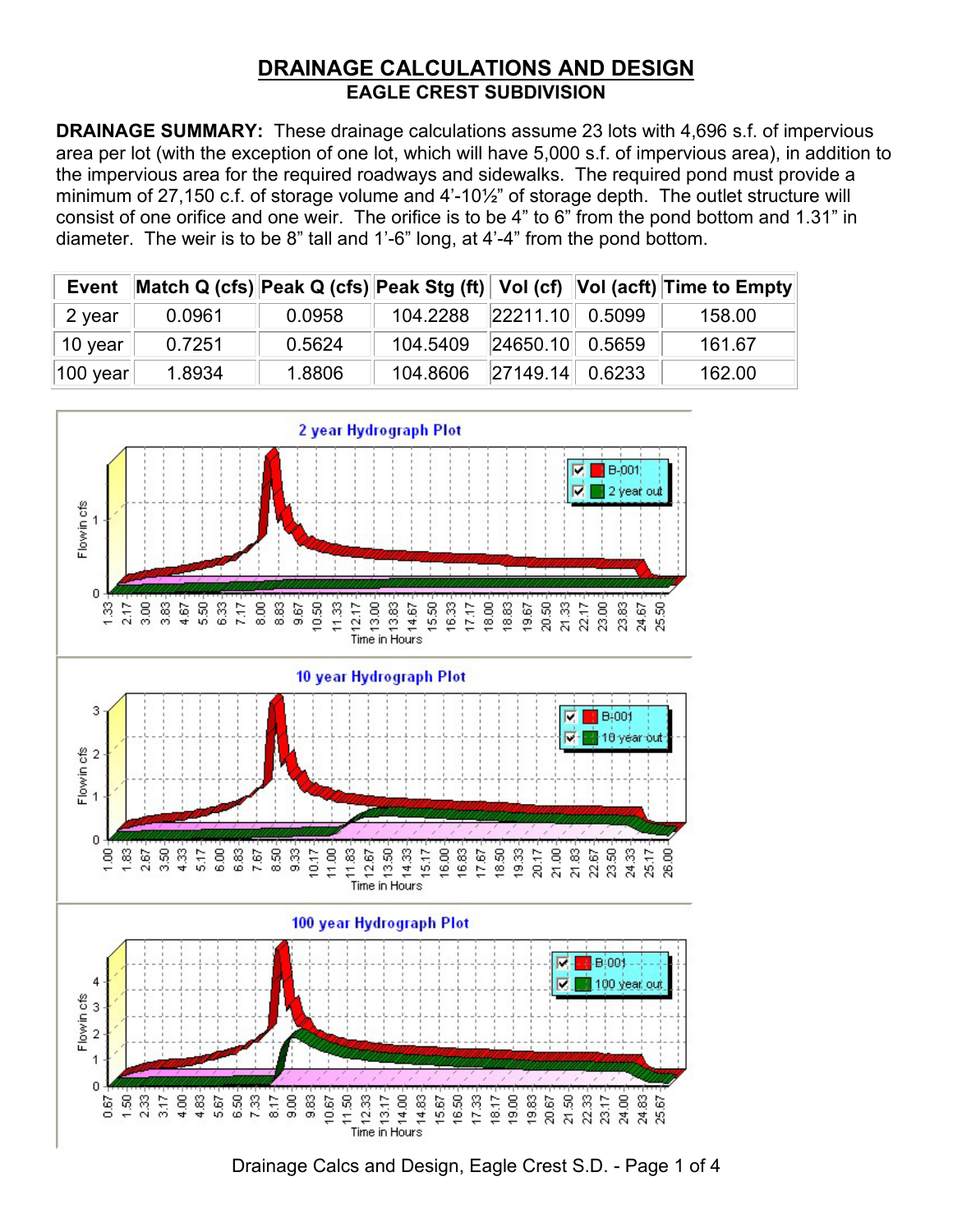# **Summary Report of all Detention Pond Data**

| <b>Event</b>    | Precip (in) |
|-----------------|-------------|
| $6$ -month      | 0.9600      |
| $2$ year        | 1.5000      |
| 10 year         | 2.2500      |
| 100 year 3.3500 |             |

| <b>BasinID</b>          | <b>Event</b> | Peak Q<br>(cfs) | Peak T<br>(hrs) | <b>Peak Vol</b><br>$(ac-cf)$ | Area<br>(ac) | Method/Loss Raintype |        |
|-------------------------|--------------|-----------------|-----------------|------------------------------|--------------|----------------------|--------|
| B-001 -<br>Predeveloped | 2 year       | 0.1922          | 9.00            | 0.2129                       | 8.12         | <b>SBUH/SCS</b>      | TYPE1A |
| <b>B-001</b>            | 2 year       | 1.7573          | 7.83            | 0.6406                       | 8.11         | <b>SBUH/SCS</b>      | TYPE1A |
| B-001 -<br>Predeveloped | 10 year      | 0.7251          | 8.17            | 0.5200                       | 8.12         | <b>SBUH/SCS</b>      | TYPE1A |
| <b>B-001</b>            | 10 year      | 3.0020          | 7.83            | 1.0881                       | 8.11         | <b>SBUH/SCS</b>      | TYPE1A |
| B-001 -<br>Predeveloped | 100<br>year  | 1.8934          | 8.17            | 1.0745                       | 8.12         | <b>SBUH/SCS</b>      | TYPE1A |
| <b>B-001</b>            | 100<br>year  | 4.9231          | 7.83            | 1.7802                       | 8.11         | <b>SBUH/SCS</b>      | TYPE1A |

## **Record Id: B-001 - Predeveloped**

| <b>Design Method</b>    |                    | <b>SBUH</b> |                                | <b>Rainfall type</b>  |                          |             | TYPE1A     |
|-------------------------|--------------------|-------------|--------------------------------|-----------------------|--------------------------|-------------|------------|
| <b>Hyd Intv</b>         |                    | 10.00 min   |                                | <b>Peaking Factor</b> |                          | 484.00      |            |
|                         |                    |             |                                |                       | <b>Abstraction Coeff</b> |             | 0.20       |
| Pervious Area (AMC 2)   |                    | 8.12 ac     |                                | <b>DCIA</b>           |                          |             | $0.00$ ac  |
| <b>Pervious CN</b>      |                    | 81.00       |                                | <b>DC CN</b>          |                          |             | 0.00       |
| <b>Pervious TC</b>      |                    | 31.07 min   |                                | DC TC                 |                          |             | $0.00$ min |
| <b>Pervious CN Calc</b> |                    |             |                                |                       |                          |             |            |
|                         | <b>Description</b> |             | <b>SubArea</b>                 |                       |                          | Sub cn      |            |
|                         | Trees-2nd growth   |             |                                | 8.12 ac               |                          |             | 81.00      |
|                         |                    |             | Pervious Composited CN (AMC 2) |                       |                          |             | 81.00      |
|                         |                    |             | <b>Pervious TC Calc</b>        |                       |                          |             |            |
| <b>Type</b>             | <b>Description</b> | Length      |                                | <b>Slope</b>          | <b>Coeff</b>             | <b>Misc</b> | <b>TT</b>  |
| <b>Sheet</b>            | trees              | 300.00 ft   | 13.30%                         |                       | 0.4000                   | $2.50$ in   | 27.42 min  |
| <b>Shallow</b>          | trees              | 320.00 ft   | 13.30%                         |                       | 0.0800                   |             | $3.64$ min |
| Pervious TC             |                    |             |                                |                       |                          |             | 31.07 min  |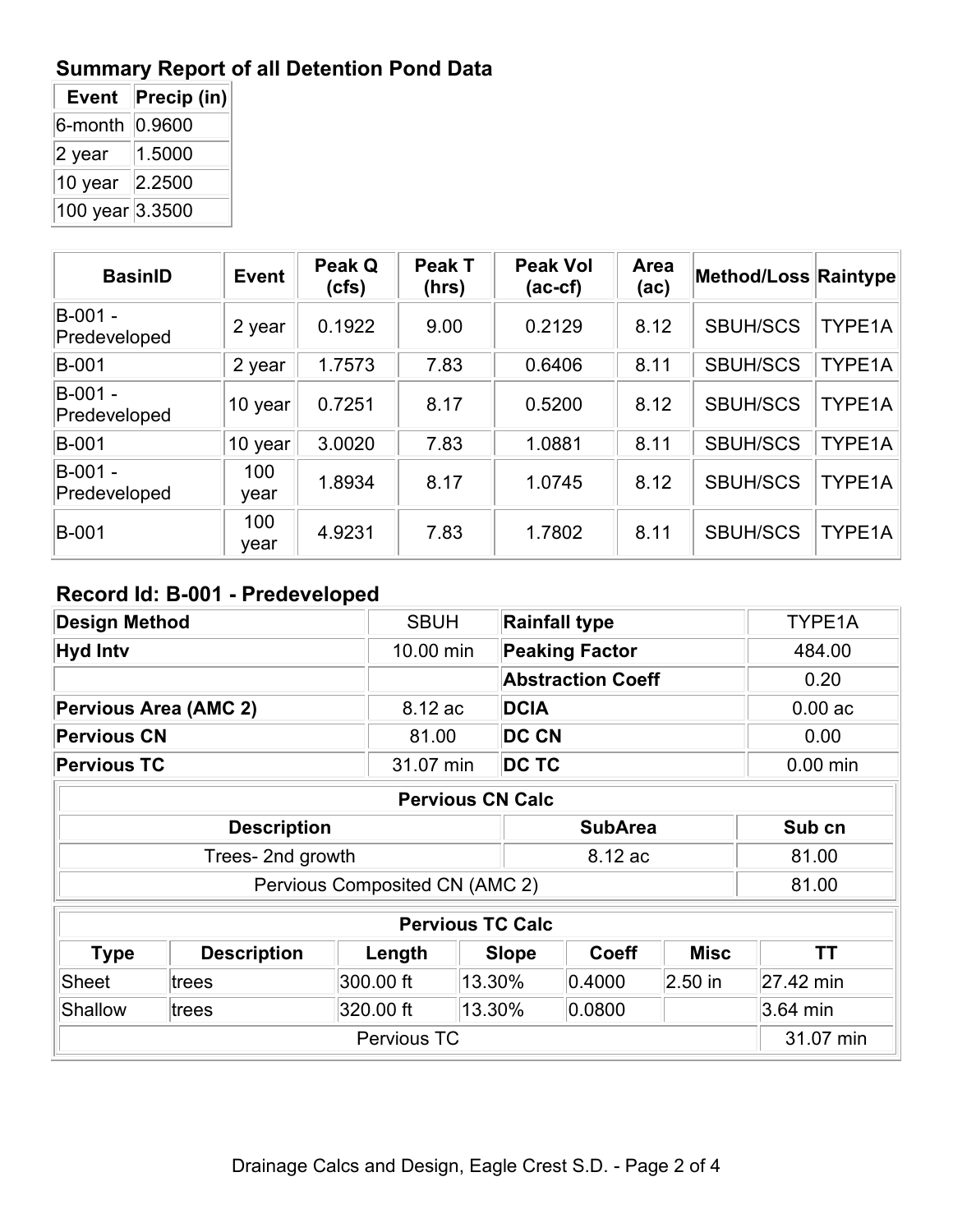## **Record Id: B-001**

| <b>Design Method</b>                                   |                                      | <b>SBUH</b>                       |                                             | <b>Rainfall type</b>     |                |             |            | TYPE1A    |  |
|--------------------------------------------------------|--------------------------------------|-----------------------------------|---------------------------------------------|--------------------------|----------------|-------------|------------|-----------|--|
| <b>Hyd Intv</b>                                        | 10.00 min                            |                                   |                                             | <b>Peaking Factor</b>    |                |             | 484.00     |           |  |
|                                                        |                                      |                                   |                                             | <b>Abstraction Coeff</b> |                |             |            | 0.20      |  |
| <b>DCIA</b><br><b>Pervious Area (AMC 2)</b><br>3.65 ac |                                      |                                   |                                             | 4.45 ac                  |                |             |            |           |  |
| <b>DC CN</b><br><b>Pervious CN</b><br>86.65            |                                      |                                   |                                             | 98.18                    |                |             |            |           |  |
| <b>Pervious TC</b><br>13.88 min<br><b>DC TC</b>        |                                      |                                   |                                             | 1.80 min                 |                |             |            |           |  |
|                                                        |                                      | <b>Pervious CN Calc</b>           |                                             |                          |                |             |            |           |  |
|                                                        | <b>Description</b><br><b>SubArea</b> |                                   |                                             |                          |                |             | Sub cn     |           |  |
|                                                        | <b>Cleared Roadside</b>              |                                   |                                             |                          | $0.49$ ac      |             |            | 90.00     |  |
|                                                        | Lots - Pervious                      |                                   |                                             |                          | 3.06 ac        |             |            | 86.00     |  |
|                                                        | <b>Detention Area</b>                |                                   |                                             |                          | $0.11$ ac      |             |            | 90.00     |  |
|                                                        |                                      | Pervious Composited CN (AMC 2)    |                                             |                          |                |             |            | 86.65     |  |
|                                                        |                                      | <b>Pervious TC Calc</b>           |                                             |                          |                |             |            |           |  |
| <b>Type</b>                                            | <b>Description</b>                   | Length                            | <b>Misc</b><br><b>Coeff</b><br><b>Slope</b> |                          |                | <b>TT</b>   |            |           |  |
| <b>Sheet</b>                                           | lawn                                 | 300.00 ft                         | 13.30%                                      |                          | 0.1500         | $2.50$ in   |            | 12.51 min |  |
| <b>Shallow</b>                                         | lawn                                 | 320.00 ft                         | 13.30%                                      |                          | 0.0300         |             |            | 1.37 min  |  |
|                                                        |                                      | Pervious TC                       |                                             |                          |                |             |            | 13.88 min |  |
|                                                        |                                      | <b>Directly Connected CN Calc</b> |                                             |                          |                |             |            |           |  |
|                                                        | <b>Description</b>                   |                                   |                                             |                          | <b>SubArea</b> |             |            | Sub cn    |  |
|                                                        | Roadway                              |                                   |                                             |                          | 1.35 ac        |             |            | 98.00     |  |
|                                                        | <b>Sidewalk</b>                      |                                   |                                             |                          | 0.20ac         |             |            | 98.00     |  |
|                                                        | Lots - Impervious                    |                                   |                                             |                          | 2.49 ac        |             |            | 98.00     |  |
|                                                        | <b>Detention Pond</b>                |                                   |                                             | $0.41$ ac                |                |             |            | 100.00    |  |
| DC Composited CN (AMC 2)                               |                                      |                                   |                                             |                          |                |             |            | 98.18     |  |
|                                                        |                                      | <b>Directly Connected TC Calc</b> |                                             |                          |                |             |            |           |  |
| <b>Description</b><br>Length<br><b>Type</b>            |                                      |                                   | <b>Slope</b>                                | <b>Coeff</b>             |                | <b>Misc</b> | <b>TT</b>  |           |  |
| <b>Sheet</b>                                           | pavement                             | 300.00 ft                         |                                             | 13.30%                   | 0.0110         | $2.50$ in   |            | 1.55 min  |  |
| Shallow<br>150.00 ft<br>13.30%<br>pavement             |                                      |                                   |                                             | 0.0120                   |                |             | $0.26$ min |           |  |
|                                                        |                                      | <b>Directly Connected TC</b>      |                                             |                          |                |             |            | 1.80min   |  |
|                                                        |                                      |                                   |                                             |                          |                |             |            |           |  |